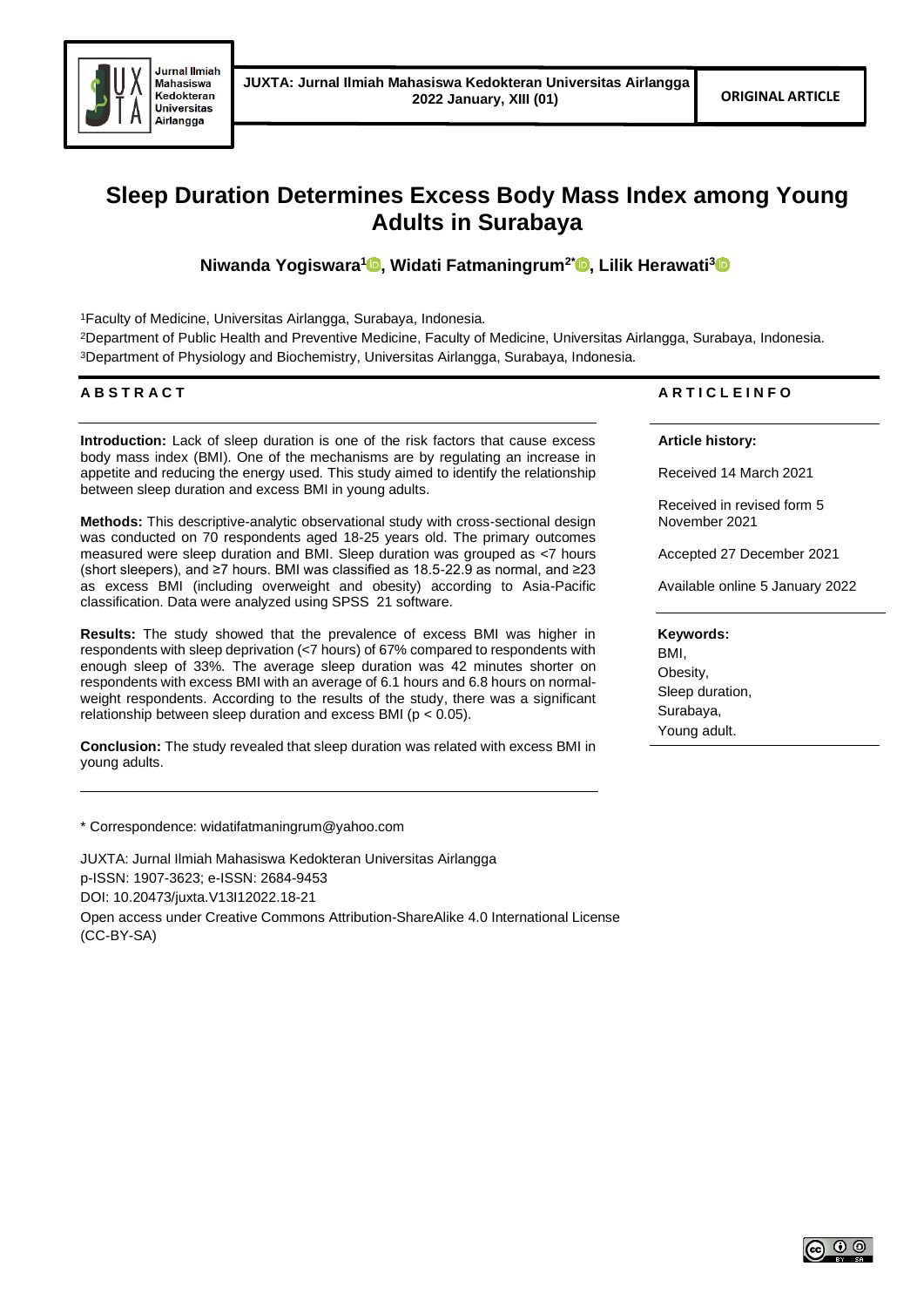#### **Introduction**

The prevalence of short sleepers has increased steadily in the last few decades. Whereas the prevalence of very short sleepers (<5 hours) and short sleepers (5- 6 hours) has increased 10-fold. Sleep has an essential role in the daily life of all ages, including adults and the growth of children and adolescents.<sup>1,2</sup>

Several studies have demonstrated that short sleep duration is linked with adverse health outcomes, including morbidity and mortality, and associated with cardiovascular disease, type 2 diabetes mellitus, and obesity.<sup>3</sup> Obesity and overweight contributed as a major risk factor for noncommunicable diseases and even some malignancies that reduce the overall quality of life.<sup>4</sup> With the increasing prevalence of obesity in Indonesian adults, starting from 2007 at 10.5% and in 2013 increased to 14.8%, the factor promoting it should be investigated, including sleep.<sup>5</sup>

Several mechanisms have been put to describe this sleep and obesity association, including added awake hours which give more opportunity to eat, increased hunger from hormones signaling appetite and reduced satiety from hormones promoting satiation, altered thermoregulation, and increased fatigue which results in lower physical activity.<sup>6</sup>

Lack of sleep causes weight gain by regulating an increase in how much food is eaten and reducing the energy used.<sup>7</sup> A study in America also showed that people who sleep less have lower levels of Leptin and higher levels of Ghrelin than normal people. A reduction in the average night's sleep from 8 to 5 hours caused a decrease of 15.5% Leptin and an increase of 14.9% Ghrelin.<sup>8</sup> Leptin is a hormone produced by adipose cells, this cell regulates energy balance by inhibiting hunger. Leptin functions are contrary to the Ghrelin, a hormone produced by the digestive tract to create hunger. Both of these hormones act on receptors in the hypothalamic arcuate nucleus to regulate appetite.<sup>9</sup> The combination of low Leptin and high Ghrelin tends to increase appetite and potentially increases body weight. People who did not get enough sleep were also more tired during the day, and as a result, it may reduce their physical activity.<sup>10</sup>

The previous study conducted by Capers PL (2015) showed that sleep deprivation would lead to positive energy balance, in which the energy intake is increased by at least 300kcal/d and if sleep deprivation persists over time, it will eventually cause weight gain.<sup>11</sup> Sleep deprivation often occurs in young adult groups of 18-25 years old, it occurs in all group of adults including the ones who have insomnia and without insomnia.<sup>12</sup> Cross-cultural studies in lowincome and middle-income countries in various regions of the world are still lacking, and are very important to identify the relationship between sleep patterns and obesity.<sup>13</sup> The link between sleep and obesity was critical in young adults, including university students, due to accompanying lifestyle changes such as sleep patterns, dietary, and physical activity behavior which was attributable in the transition from school to the university.<sup>14</sup>

Previous study in Indonesia conducted by Marfuah (2013) showed that there was a relationship between sleep duration and obesity in children. However, the study was limited to age 6-12 years old.<sup>15</sup> Therefore, it is worth conducting a new study including the young adults age group.

### **Methods**

This was a descriptive-analytic observational study with a cross-sectional design. The study conducted between July 2016 until January 2017 at Faculty of Medicine, Universitas Airlangga, Surabaya. Data sources were obtained from interviews in the form of a questionnaire about sleep duration and measurements of body mass index (BMI). The study population was class of 2013 students of Faculty of Medicine, Universitas Airlangga, Surabaya. The sample size was determined based on the formula of the cross-sectional study sample of 70 people. The research sample was taken using purposive sampling. The inclusion criteria included being 18-25 years old, healthy, and signed the informed consent form. Respondents were excluded if they were reported to use a drug with hypnotic effects, daily caffeine usage, and were in weight-reducing or gaining programs. All respondents filled in questionnaires that included questions regarding their sleep duration, physical activity, daytime nap, and tobacco use. The study was approved by the Ethics Committee of Faculty of Medicine, Universitas Airlangga. All participants gave their informed consent before participating.

The dependent variable included in this study was BMI, while the independent variables were gender, smoking status, physical activity, and sleep duration. All variables were obtained using primary data sources. BMI variables were obtained from the results of BMI formula which was weight in kilograms divided by height in meters squared. The weight was measured using a digital weight scale and the height was measured with stature meter. BMI classification used in this study was the Asia-Pacific classification; a person is categorized as excess BMI if they have a BMI score of ≥23, which includes overweight and obesity classification.<sup>16</sup>

The smoking variable was categorized as smoking and non-smoking. Physical activity variables were categorized as mild, moderate, and high intensity. Sleep duration was categorized as normal sleepers (≥7 hours) and short sleepers (<7 hours) based on sleep recommendations for young adults age group according to the National Sleep Foundation.<sup>17</sup> Variable data were served descriptively as mean, median, mode, and standard deviation, and presented in the frequency distribution. Statistical analysis was performed with SPSS software, version 21. Bivariate analyses were conducted using the χ2 with a p-value of <0.05 which was considered to be statistically significant.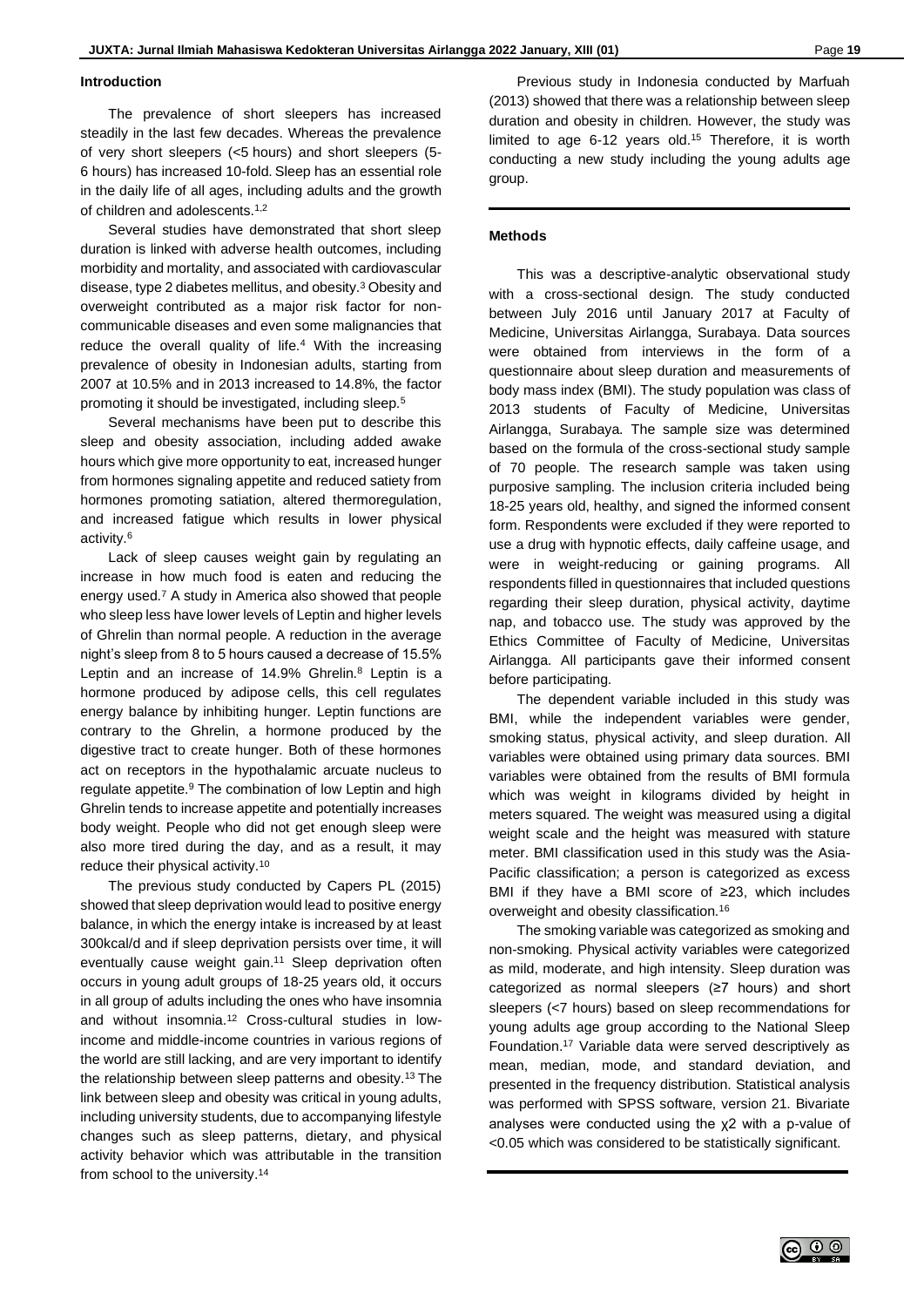#### **Results**

From a total of 70 respondents who met the inclusion criteria, their age ranged from 19-22 years old, with the majority of men with a percentage of 67% while women were only 33%. Most of the respondents did mild intensity physical activity with a percentage of 57%. After identifying each subject based on their duration of sleep, the intensity of physical activity was dominated by the mild intensity with

a percentage of 60% in short sleepers and 53% in normal sleepers. Whereas for each duration of sleep, there were smokers with a total amount of 13%. Compared to the normal sleepers, respondents with sleep deprivation (<7 hours) had a higher prevalence in excess BMI (67% vs 33%).

| Table 1. Characteristics of the respondents according to sleep duration |  |  |  |
|-------------------------------------------------------------------------|--|--|--|
|                                                                         |  |  |  |

|                          |                                                   | <b>Sleep Status</b>                       | <b>Total</b> |
|--------------------------|---------------------------------------------------|-------------------------------------------|--------------|
|                          | <b>Short Sleepers</b><br><7 Hours<br>$n = 40$ (%) | <b>Normal</b><br>≥7 Hours<br>$n = 30$ (%) | $n = 70$ (%) |
| Age                      |                                                   |                                           |              |
| 19 years old             | 1(3)                                              | 2(7)                                      | 3(4)         |
| 20 years old             | 12(30)                                            | 6(20)                                     | 18 (26)      |
| 21 years old             | 22(55)                                            | 19 (63)                                   | 41 (59)      |
| 22 years old             | 5(12)                                             | 3(10)                                     | 8(11)        |
| Gender                   |                                                   |                                           |              |
| Male                     | 30(75)                                            | 16 (53)                                   | 46 (67)      |
| Female                   | 10(25)                                            | 14 (47)                                   | 24 (33)      |
| <b>Physical Activity</b> |                                                   |                                           |              |
| Mild                     | 24 (60)                                           | 16 (53)                                   | 40 (57)      |
| Moderate                 | 14(35)                                            | 11(37)                                    | 25 (36)      |
| High                     | 2(5)                                              | 3(10)                                     | 5(7)         |
| <b>Smoking Activity</b>  |                                                   |                                           |              |
| Smoking                  | 5(12)                                             | 4(13)                                     | 9(13)        |
| Non-smoking              | 35 (88)                                           | 26 (87)                                   | 61 (87)      |
| <b>BMI</b>               |                                                   |                                           |              |
| Normal                   | 12(30)                                            | 16 (53)                                   | 28 (40)      |
| <b>Excess</b>            | 28 (70)                                           | 14(47)                                    | 42 (60)      |

The subjects were then identified based on their BMI status. A total of 60% of all respondents were classified in

excess BMI, and 57%of all respondents were in sleep deprivation.

## Table 2. The average sleep duration according to BMI status

|                               | <b>BMI</b>         |                           |             |      |
|-------------------------------|--------------------|---------------------------|-------------|------|
| <b>Sleep Duration (Hours)</b> | Normal<br>$n = 28$ | <b>Excess</b><br>$n = 42$ | Total       |      |
| Mean $\pm$ SD                 | $6.8 \pm 1.5$      | $6.1 \pm 1.4$             | $6.5 + 1.4$ | 0.06 |
| Minimum                       | b                  | 4                         | 4           |      |
| Maximum                       | 10                 | 9                         | 10          |      |

The average sleep duration of all respondents was 6.5 hours. Table 2 also showed that respondents with excess BMI had a difference in sleep duration compared to respondents with normal BMI, which was 42 minutes shorter, with an average sleep duration of 6.1 hours and

6.8 hours respectively. However, the analysis showed that the diffference of the average sleep duration between the normal and excess BMI were not significant ( $p = 0.06$ ).

#### Table 3. Bivariate analysis across variable according to BMI status

|                          |                               | <b>BMI</b>                    |                       |        |
|--------------------------|-------------------------------|-------------------------------|-----------------------|--------|
|                          | <b>Normal</b><br>$n = 28$ (%) | <b>Excess</b><br>$n = 42$ (%) | Total<br>$n = 70$ (%) | p      |
| Gender<br>Male<br>Female | 13 (46)<br>15(54)             | 33 (79)<br>9(21)              | 46 (66)<br>24 (34)    | < 0.05 |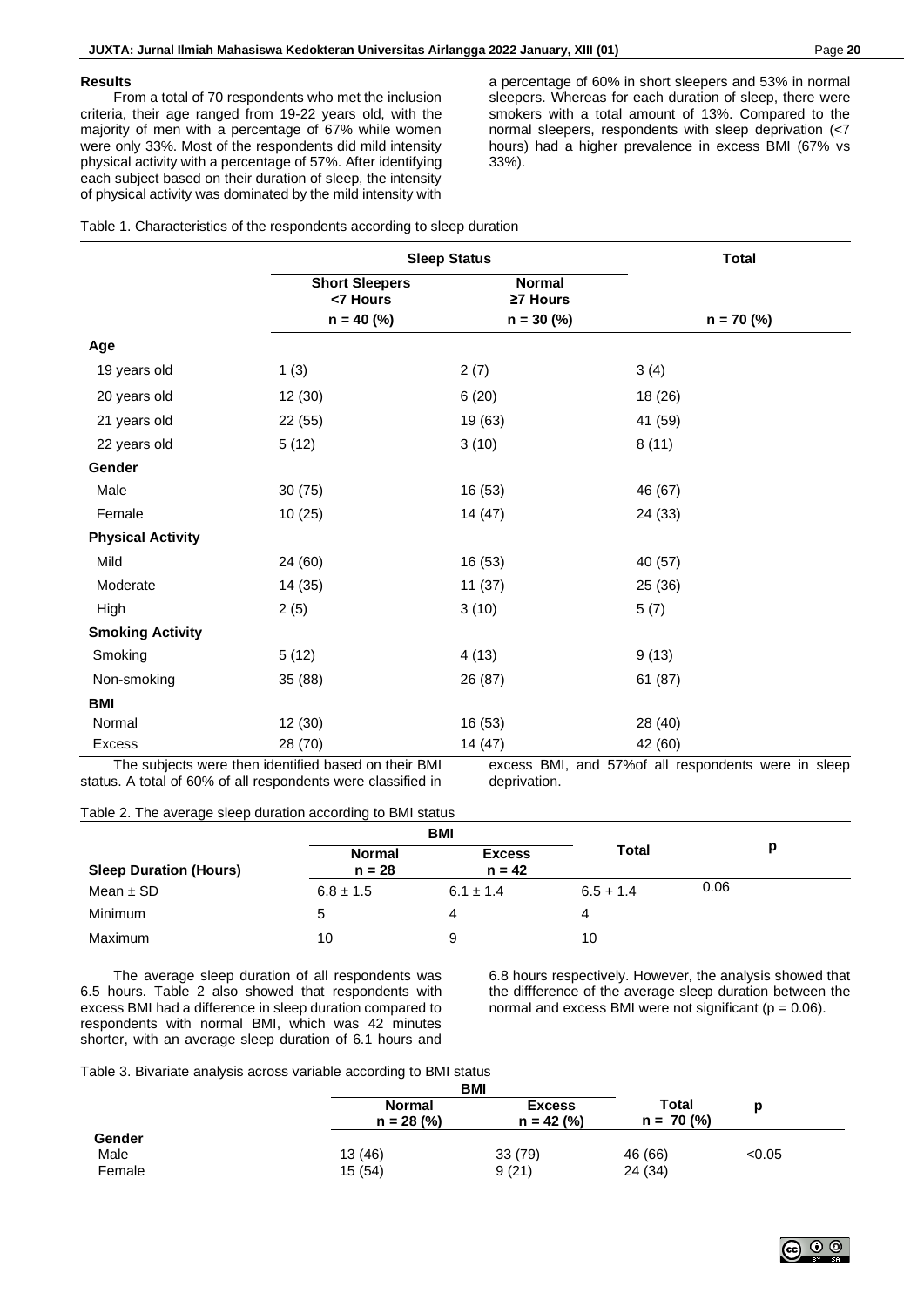| <b>Physical Activity</b> |         |         |         |        |
|--------------------------|---------|---------|---------|--------|
| Mild                     | 13 (46) | 27 (65) | 40 (5)  | 0.12   |
| Moderate                 | 11 (39) | 14(33)  | 25 (36) |        |
| High                     | 4 (15)  | 1(2)    | 5(7)    |        |
| <b>Smoking</b>           |         |         |         |        |
| Yes                      | 4(14)   | 5(12)   | 9(13)   | 0.52   |
| No.                      | 24 (86) | 37 (88) | 61 (87) |        |
| <b>Sleep Status</b>      |         |         |         |        |
| Short Sleeper (<7 Hours) | 12(43)  | 28(67)  | 40 (57) | < 0.05 |
| Normal ( $\geq$ 7 hours) | 16 (57) | 14(33)  | 30(43)  |        |

According to the respondents' BMI status, study analysis using chi-square obtained a significant ( $p < 0.05$ ) in gender and sleep duration. It explains that there was a significant relationship between gender and sleep duration with excess BMI. However, no significant relationship was found in physical activity and smoking ( $p = 0.12$  & 0.52; respectively).

## **Discussion**

The study showed that the prevalence of excess BMI was higher in respondents with sleep deprivation (<7 hours) (67%) compared to respondents with enough sleep (33%). It was consistent with previous studies in children aged 5-10 years old in Australia conducted by Shi, *et al*., (2010) which stated children who sleep less than 9 hours have almost double prevalence of obesity compared to those who sleep for 10 hours, which was 22.3% compared to 11, 5%.<sup>16</sup>

All respondents had a mean of sleep duration of 6.5 hours, which was categorized as short sleepers based on the National Sleep Foundation recommendation (2017).<sup>17</sup> This result may explain the previous study that stated lifestyle changes such as sleep patterns was attributable in the young adult transition from school to the university.<sup>14</sup>

Table 2 also showed that respondents with excess BMI had a difference in sleep duration compared to respondents with normal BMI, which was 42 minutes shorter, with an average sleep duration of 6.1 hours and 6.8 hours respectively. This result was consistent with the previous study which showed that the average sleep duration of the obese respondent was 16 minutes shorter compared to non-obese.<sup>15</sup>

The majority of respondents were men at 67% while women were only 33%. The study analysis found that there was a relationship between gender and excess BMI (p < 0.05). The prevalence of overweight and obesity among men and women varies greatly within and between countries. Overweight and obesity are more likely to occur among women in the Middle East and North Africa. While in developed countries, more men are overweight than women. The variation of sociocultural and enviromental factor throughout the world may attributable to the increase of gender disparities in excess weight gain.<sup>18</sup>

Bodyweight gain could be caused by changes in a person's level of activity. From Table 1 it can be seen that the overall major intensity of physical activity was mild which was equal to 57%. In each group's duration of sleep, the intensity of activity was also dominated by the mild intensity with a percentage of 60% in normal sleepers and 53% in short sleepers (<7 hours). These results are in accordance with data from the National Sleep Foundation (2012), which stated the lack of sleep duration will have an impact on lack of activity and is followed by an increase in calorie intake, which is one of the causes of obesity problems. A study conducted by Patel & Hu (2008) also showed that sleep deprivation for a long period causes fatigue and ultimately leads to decreased physical activity. People who sleep less tend to spend more time watching TV and have less physically active time than people who get enough sleep. 19

This study analysis showed that there was no relationship found between physical activity and excess BMI, as explained in the previous study by Patel & Hu (2008), that the differences in physical activity or watching TV are not directly adequate to explain the relationship between lack of sleep and weight gain. 19

According to the study analysis, smoking was not related with excess BMI. It is in contrary with a crosssectional study conducted by Dare (2015) that showed there was a significant difference between smoking and BMI, whereas active smokers were less likely to be obese than non-smokers.<sup>20</sup> Nevertheless, the subgroup analysis of the study showed that the difference was not significant in younger participants and those living in areas of residence. The previous study by Zbikowski (2012) showed that the link between smoking and obesity is not completely understood, and published studies have produced conflicting results. Meanwhile, some studies have shown no significant association between smoking status and BMI.<sup>21</sup>

The result of the analysis between sleep duration and excess BMI obtained  $p < 0.05$ . It can be concluded that there was a significant relationship between sleep duration with excess BMI. The result of this study was consistent with the previous study conducted by Marfuah (2013) that showed a significant relationship between sleep duration and obesity in children.<sup>15</sup>

Several mechanisms have been put to describe the link between the association of sleep and obesity. Lack of sleep duration would provide more awake hours and provides more opportunity to eat. The change of hormones regulating appetite and hormones regulating satiation would lead to increased hunger. Short sleepers were also more likely to be fatigue, which could lead to lower activity levels.<sup>6</sup> This study speculated that sleep deprivation leads to weight gain, either by increasing the amount of food eaten or reducing the energy burned.<sup>19</sup> The first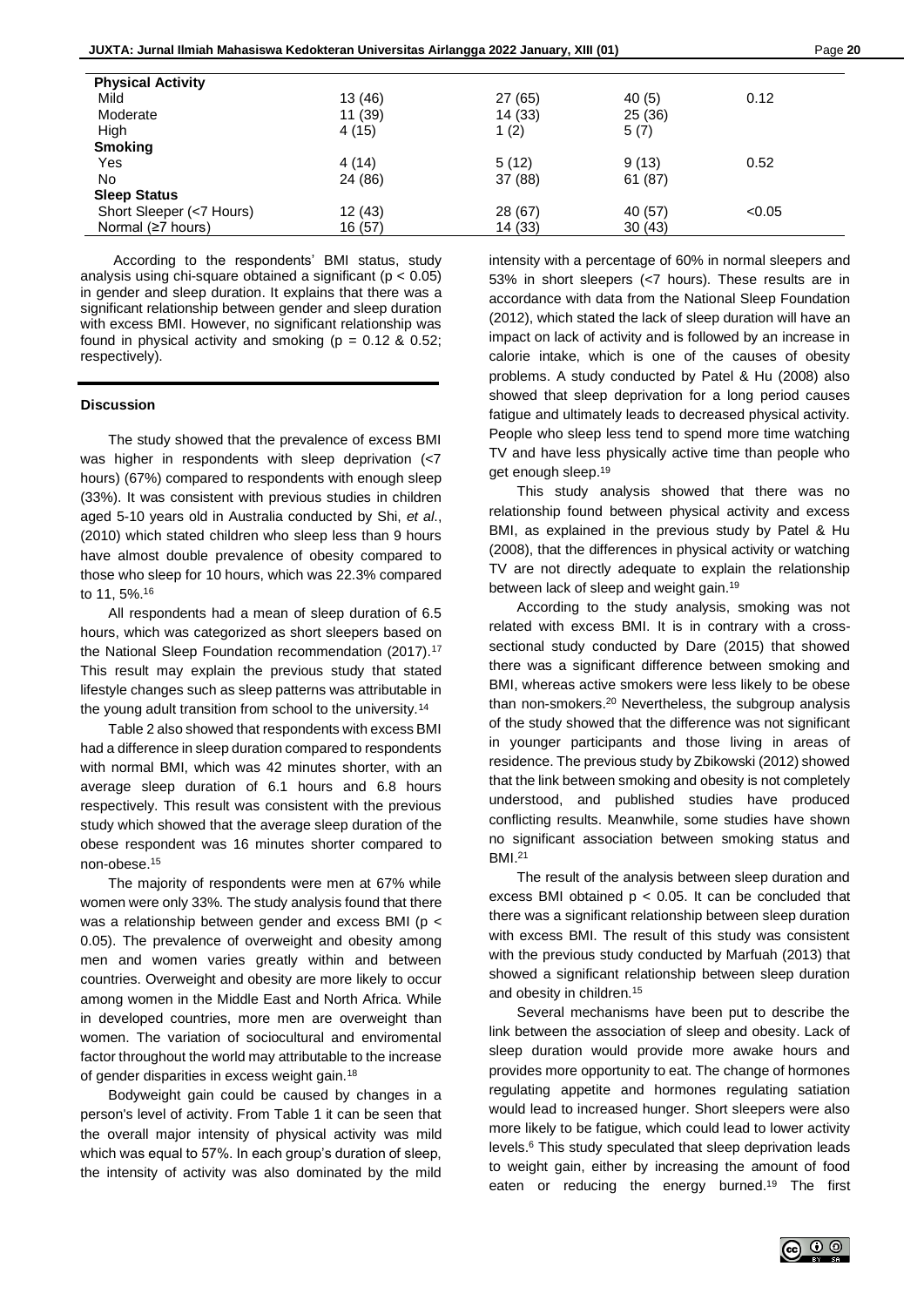mechanism is to increase the amount of food eaten through changes in the hormones Leptin and Ghrelin. A study has shown that people who sleep less have lower levels of Leptin and higher levels of Ghrelin. A decrease from the 8 to 5 hour average night's sleep was related to a 15.5% leptin hormone reduction and a 14.9% Ghrelin hormone increase.

 Leptin hormone regulates energy balance by adjusting hunger. Leptin functions are contrary to the hormone Ghrelin, a hormone produced by the digestive tract to create hunger. These hormones specifically work on particular receptors in the hypothalamic arcuate nucleus to regulate appetite. The change of Leptin and high Ghrelin hormone level will eventually lead to increased appetite.<sup>8</sup>

A study by Patel & Hu (2008) showed that in an environment where food is already available, the lack of sleep duration can provide increased opportunities for eating, especially if most of the free time is spent in sedentary activities.<sup>19</sup> Results from the study conducted by Capers PL (2015) also showed that sleep deprivation will leads to positive energy balance, in which the energy intake is increased by 300kcal/d and if sleep deprivation persists over time, it will eventually cause weight gain.<sup>11</sup>

### **Conclusion**

The study conclude that sleep duration was related with excess BMI in young adults. However, a further larger prospective study with more objective measurement is required to confirm the conclusion and its mechanism.

#### **Acknowledgments**

The author would like to extend his utmost gratitude to all students of Faculty of Medicine, Universitas Airlangga who were willing to be the respondents of this study.

#### **CONFLICT OF INTEREST**

The author stated there is no conflict of interest in this study.

#### **REFERENCES**

- 1. Ford ES, Cunningham TJ, Croft JB. Trends in Self-Reported Sleep Duration among US Adults from 1985 to 2012. *Sleep* 2015; 38: 829–832.
- 2. Jean-Louis G, Williams NJ, Sarpong D, Pandey A, Youngstedt S, Zizi F, Ogedegbe G. Associations between Inadequate Sleep and Obesity in the US Adult Population: Analysis of The National Health Interview Survey (1977-2009). *BMC Public Health* 2014; 14: 1–10.
- 3. Ferrie JE, Shipley MJ, Cappuccio FP, Brunner E, Miller MA, Kumari M, Marmot MG. A Prospective Study of Change in Sleep Duration: Associations with Mortality in the Whitehall II Cohort. *Sleep Durat Mortal* 2007; 30: 1659–1666.
- 4. World Health Organization. Controlling The Global Obesity **Epidemic** 2017 https://www.who.int/nutrition/topics/obesity/en/ (2017).
- 5. Kementerian Kesehatan Republik Indonesia. *Riset kesehatan dasar 2013*. Jakarta: Kementerian Kesehatan RI, 2013.
- 6. St-Onge M. Sleep-Obesity Relation: Underlying Mechanisms and Consequences for Treatment. *Obes Rev* 2017; 18: 34–39.
- 7. Patel SR, Hayes AL, Blackwell T, Blackwell T, Evans DS, Ancoli-Israel S, Wing YK, Stone KL, the Osteoporotic Fractures in Men (MrOS) and the Study of Osteoporotic Fractires (SOF) Research Groups. The Association between Sleep Patterns and Obesity in Older Adults. *Int J Obes* 2014; 38: 1159–1164.
- 8. Taheri S, Lin L, Austin D, Young T, Mignot E. Short Sleep Duration is Associated with Reduced Leptin, Elevated Ghrelin, and Increased Body Mass Index. *PLoS Med* 2004; 1: 210–217.
- 9. Bullen JJ, Bluher S, Kelesidis T, Mantzoros CS. Regulation of Adiponectin and its Receptors in Response to Development of Diet-Induced Obesity in Mice. *Am J Physiol Endocrinol Metab* 2007; 292: E1079-86.
- 10. Patel S, Malhotra A, Gottlieb D, White DP, Hu FB. Correlates of Long Sleep Duration. *Natl Inst Heal* 2005; 29: 881–889.
- 11. Capers P, Fobian A, Kaiser K, Borah R, Allison DB. A Systemic Review and Meta-Analysis of Randomized Controlled Trials of the Impact of Sleep Duration on Adiposity and Components of Energy Balance Patrice. *Obes Rev* 2015; 16: 771– 782.
- 12. Léger D, Du RE, Bayon V, Guignard R, Pâquereau J. Short sleep in young adults: Insomnia or sleep debt? Prevalence and clinical description of short sleep in a representative sample of 1004 young adults from France. *Sleep Med* 2011; 12: 454–462.
- 13. Gildner T, Liebert M, Kowal P, Chatterji S, Snodgrass JJ. Sleep Duration, Sleep Quality, and Obesity Risk among Older Adults from Six Middle-Income Countries: Findings from The Study on Global AGEing and Adult Health (SAGE). *Am J Hum Biol* 2014; 26: 803–812.
- 14. Sagala N, Sofyani S, Supriatmo. Association between Sleep Quality and Obesity in Adolescents. *Paediatr Indones* 2017; 57: 41.
- 15. Marfuah D, Hadi H, Huriyati E. Durasi dan kualitas tidur hubungannya dengan obesitas pada anak sekolah dasar di Kota Yogyakarta dan Kabupaten Bantul. *J Gizi dan Diet Indones (Indonesian J Nutr Diet* 2016; 1: 93.
- 16. Shi Z, Taylor AW, Gill TK, Tuckerman J, Adams R, Martin J. Short Sleep Duration and Obesity among Australian Children. *BMC Public Health* 2010; 10: 609.
- 17. The National Sleep Foundation. National Sleep Foundation Recommends New Sleep Times. *Natl Sleep Found* 2015; 12–14.
- 18. Kanter R, Caballero B. Global Gender Disparities in Obesity: A Review. *Adv Nutr* 2012; 3: 491–498.
- 19. Patel S, HU F. Short Sleep Duration and Weight Gain: a Systematic Review. *Natl Inst Heal* 2008; 16: 643– 653.